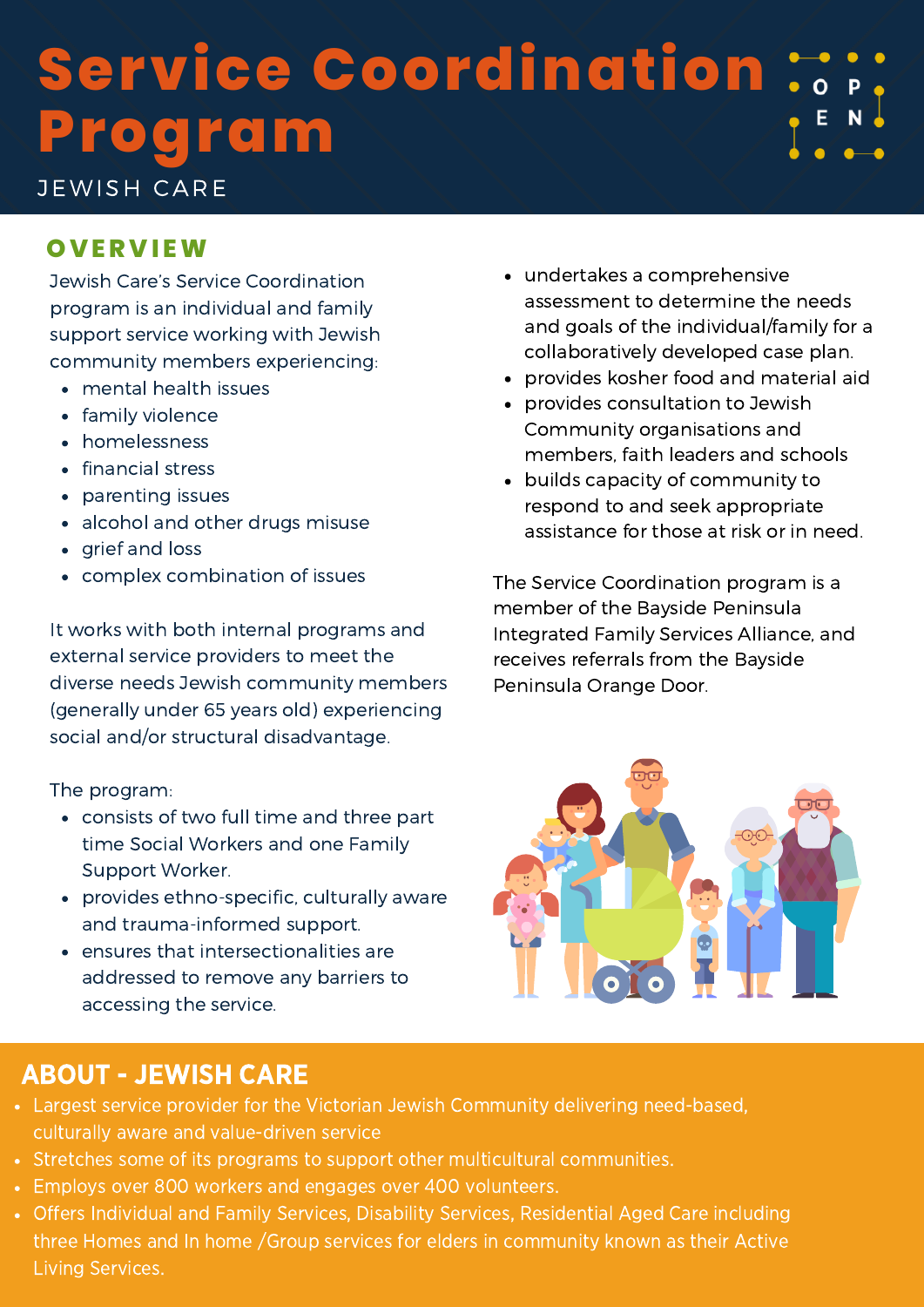**"I am just blown away by your thoughtfulness, support and care. Words cannot adequately describe how much Jewish Care's offer [of financial aid] means to me, I am so beyond grateful. Thank you so much. From the first time we spoke your sincerity and genuine concern for my and my children's wellbeing has been so heart-warming and I wanted to thank you again for just being there to listen on the other end of the line, simply taking the time to call, and for arranging the food deliveries." Q uote f rom a ser v i ce user**

# **T H E CHAL L ENGE**

Jewish Care has been working with the community as it experienced waves of migration throughout its 170+ years of operation - Holocaust survivors post World War II, migrants from the former Soviet Union, South Africa and South America and more recently Israel. Whilst complementing the work they do with Australian born Jews, these migrants have brought with them significant traumas that have had to be understood to be better addressed. Often their traumas have been in relation to their experiences of being Jewish; a religion and culture that has been persecuted for centuries.

The Service Coordination team has existed in one form or another for many years. More recently it was identified that within Individual and Family Services there needed to be a group of highly skilled generalist social workers who could not only meet the broad range of needs that families present with, but also individuals with complex needs.

# **OU TCOMES**

The program and the organisation have been measuring success over the years using tools/methods such as SROI measures, Project logic frameworks, Outcome Stars and client feedback.

The program demonstrates flexibility by responding to changing community needs. It has allowed the team to focus efforts on contemporary issues by embedding longer periods for engagement, incorporating religious and cultural understandings in their assessments and service planning and remaining connected to service seekers longer than most government funding allows. Where government funding is provided, through their Integrated Family Services work for example, they have been able to create tailored pathways to suit the community and enhance engagement.

The Service Coordination team is consistently one of the most sought out service across all programs at Jewish Care:

- It has seen a continual increase in referrals, both from individuals and families in need and by community members and leaders.
- The organisation also shares a strong reputation in the community. Critical and positive feedback from the community, which is known to be very active and vocal, further improves the quality of the services.
- The high level of funding received for the I&FS programs through community donations is also a positive recognition of their work.